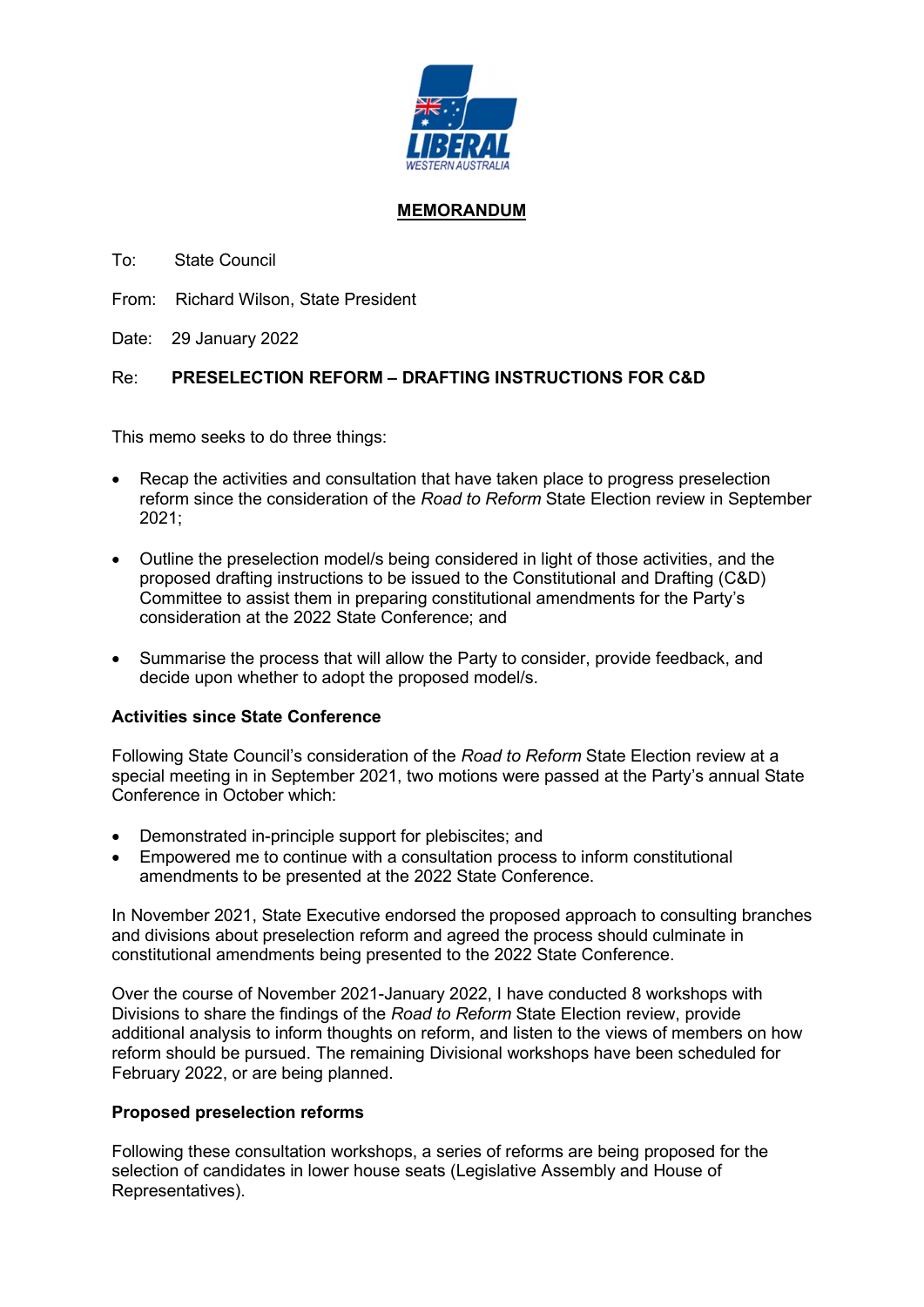Preselection models for other houses of parliament will be as follows:

- As per recommendation 57 of the Road to Reform State Election review, it is proposed that State Council should retain its responsibility for selecting Senate candidates.
- Given the McGowan State Labor Government's Electoral Act amendments abolishing Legislative Council regions (passed in late-November 2021), preselection models for the state upper house will be considered in a separate, later reform process and be informed by the final model adopted for lower house preselections.

For lower house (Legislative Assembly and House of Representatives) preselection reforms, reforms to the following areas are proposed:

- Composition of selection committees
- Vetting procedures
- Special provisions for rural and regional divisions
- Safeguards to prevent branch stacking

#### Composition of selection committees

The Road to Reform State election review recommended that "Candidates for preselection for parliamentary seats should be chosen by a plebiscite of Party members resident in each electorate and on the electoral roll for that electorate who have been members of the Party continuously for at least 12 months. Once the number of local member attendees has been determined, the State Director will randomly draw State Council delegates (as currently happens) to comprise 20% of the entire number of eligible delegates."

Data tabled at the consultation workshops showed the average number of entitled delegates for preselections for Legislative Assembly "key seats" during the 2021 round of preselections was 35. Notably, not a single person across any of the workshops voiced their support for keeping preselection committees the same size, and there was broad support for increasing the number of delegates participating in preselections (albeit to differing degrees).

However, the workshops showed there are differing views concerning the proposed electoral roll residency requirement:

- Supporters of mandating the electoral roll residency requirement expressed concern that allowing non-local members could result in the signing-up of members who live outside the electorate, with those "outside" members having a disproportionate influence over preselections. This was viewed as branch stacking, which should be guarded against.
- Opponents of mandating the electoral roll residency requirement expressed concern because it could disenfranchise many loyal and hardworking party members who are not on the electoral roll within the boundaries of their division, but have a genuine attachment to their chosen division through association with candidates, MPs, other members of the division or historical involvement in the division prior to boundary changes.

Similarly, while all workshop attendees supported continuing the practice of randomly selecting State Councillors to augment the number of local delegates, some workshop attendees expressed concern that retaining the proportion of State Councillors at 20% of eligible delegates.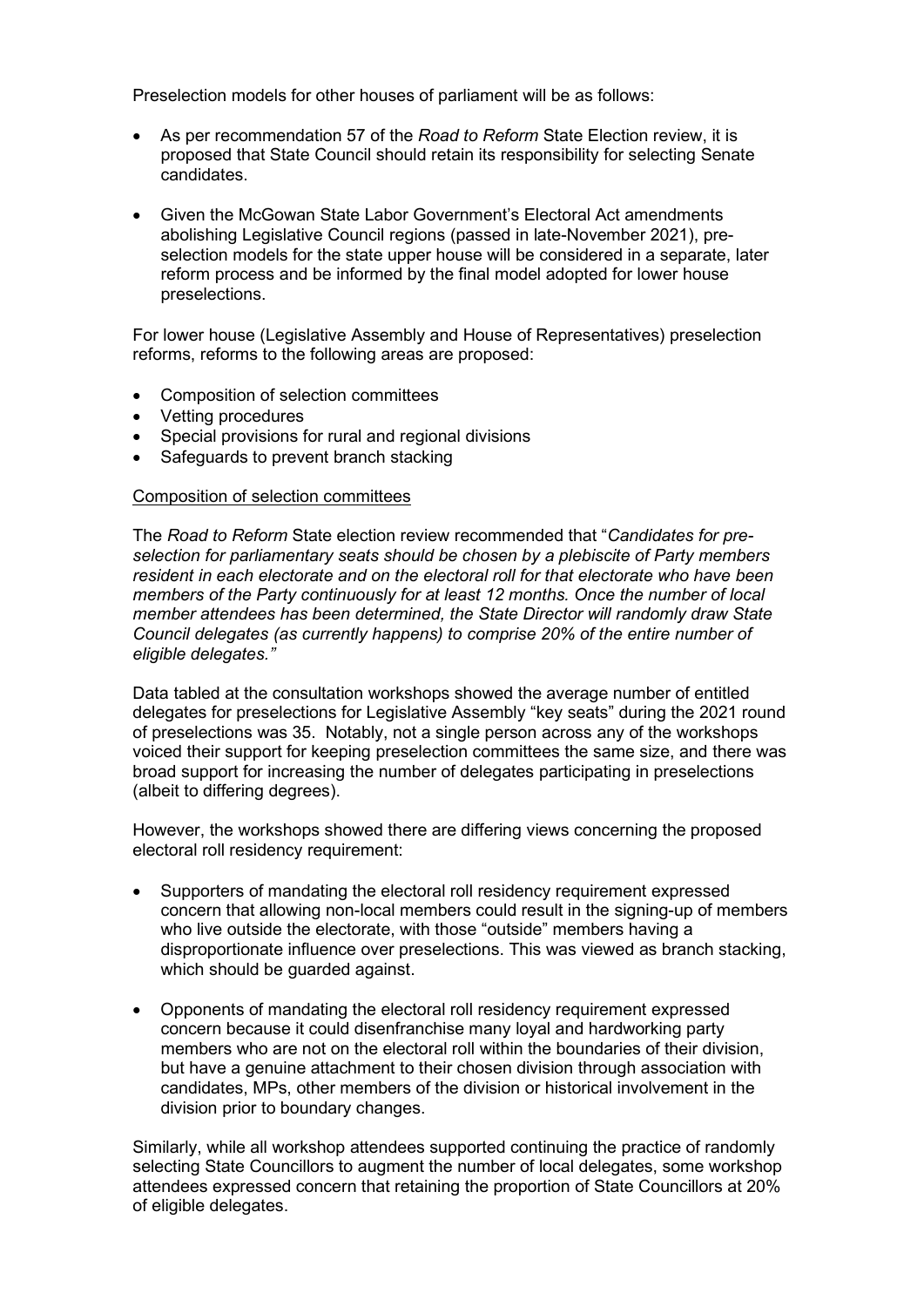They believe this could result in State Councillors having a disproportionately large impact on the result of a preselection. For instance, in a Federal electorate like Curtin, which has ~800 members, randomly drawing 20% of State Councillors would result in all of State Council attending the Curtin preselection.

Given State Councillors are much more likely to attend than ordinary members, it is likely the result of such a preselection would actually be determined by State Councillors rather than local residents, which is the opposite of the intent of the reforms.

To balance the above concerns, the C&D Committee should prepare constitutional amendments which deliver lower house selection committees comprised of the following delegates:

- Local: All local branch members residing within the electorate as per their address on the electoral roll – this enfranchises all local delegates as per the recommendation of the review.
- Branch: Branch Presidents of every constitutional branch located within the boundaries of the electorate where a preselection is being conducted – this allows Branch Presidents who live outside the electorate to vote on the preselection, enfranchising loyal and hardworking members who are non-local in numbers small enough that they will not disproportionately impact the result of the preselection.
- Division: The Division in which the electorate is situated will elect six delegates at the annual Divisional Conference of the Division – this is in keeping with current practice, and allows loyal and hardworking members who live outside the electorate to vote at the preselection if they have the support of their Divisions.
- State Council: State Councillors (drawn at random) will make up 20% of all eligible local, branch and divisional delegates, up to a maximum of 20 State Councillors – this is consistent with the review recommendations, but caps the number of State Councillors so that they do not exercise a disproportionately large impact on the result of the preselection.

## Vetting procedures

The Road to Reform State election review proposed that "The Liberal Party should form an Approved Candidate List (ACL) to select, vet and train candidates in preparation for elections… An ACL would allow there to be a proper vetting process of candidates, which should be overseen by a 'committee of Party elders' to be chosen by State Council". The review was largely silent on the specific powers, activities and composition of the proposed committee.

All attendees agreed that the current arrangements for vetting candidates, which are not codified in the constitution, are inadequate or should at least be codified for clarity.

Comparisons of committees convened for similar purposes in other states showed they typically possessed one of three types of powers:

- The power to report their findings about a candidate's suitability to all preselectors prior to the preselection being held;
- The power to recommend State Executive reject the candidate's application prior to it being considered by the selection committee; or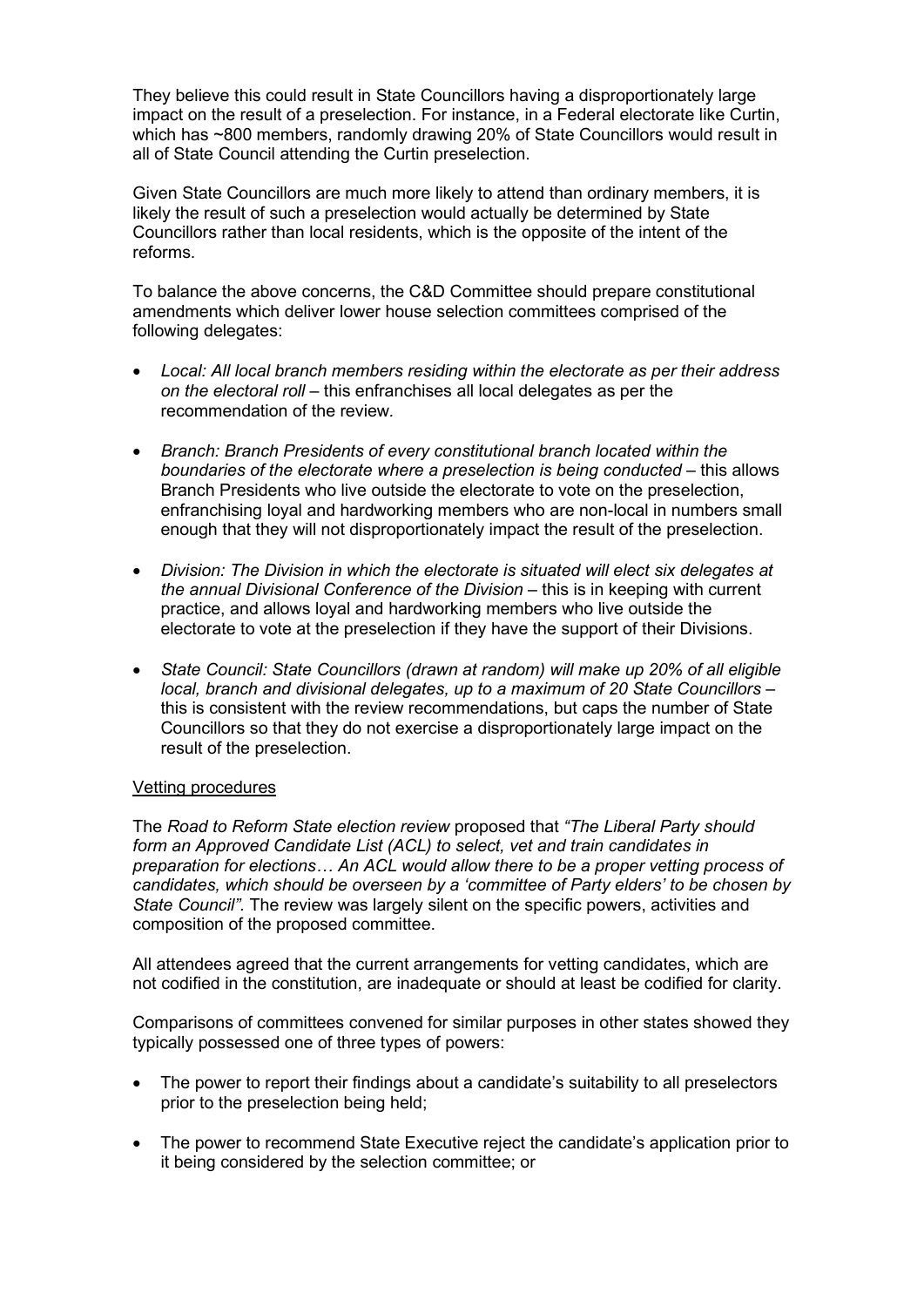The power to reject an application if 75% of the committee vote in favour of rejection

In workshops, the pros and cons of each of these three types of powers were discussed. While far from unanimous, a consistent theme across all workshops was that empowering the committee or State Executive with the ability to reject applications could risk those bodies acting factionally rather than considering a candidate's application or history on merit.

Instead, it would be preferable for the Committee to report on their findings about the candidate's suitability directly to preselectors, and allow them to make the decision as part of their deliberations in the preselection itself. State Council would still retain the ability to reject a selection committee's recommendation.

The same comparison of committees in other states showed two main types of potential composition:

- A panel of party elders (e.g. former State Presidents or Life Members) elected by State Council, which is consistent with the Road to Reform report, or
- A small committee delineated by positions held, such as the State President, State or Federal leader, State Director (or their nominees), and relevant Divisional President.

It was often remarked that both types of composition risk encouraging factional behaviour rather than considering issues or applications purely on merit. This was viewed as a less important problem if the powers of committee to directly reject applications was diluted, and remained principally with selection committees. Some viewed the involvement of State Council in electing any review panel as leaving open the process to blatant politicisation / factionalisation, and so advocated for the Candidate Review Committee to be composed on the basis of senior office holders.

To balance the above concerns, the C&D Committee should prepare constitutional amendments which sees the creation of a Candidate Review Committee which vets candidates in the following manner:

- Powers: The Candidate Review Committee should have the power to report their findings about a candidate's suitability to all preselectors prior to the preselection being held, and to State Council prior to ratification – this keeps the responsibility for choosing candidates primarily with the selection committee and State Council.
- Composition: The Candidate Review Committee should comprise the State President, State or Federal leader, State Director (or their nominees), Chair of Selections Committee, relevant Divisional President and three party elders (e.g. former State Presidents or Life Members) elected by State Council – this combines the two proposed models of composition to satisfy supporters of either model.
- Activities:
	- State Director conducts vetting through questionnaires of candidate and social media checks (as per existing processes) and provides findings to Candidate Review Committee.
	- Candidate Review Committee reviews information from State Director, if necessary, meets with candidate to seek clarification on findings and/or if necessary recommend they withdraw.
	- Candidate Review Committee prepares a report on candidate which includes salient information on candidate's application and history, including a recommendation on the candidate being suitable or unsuitable.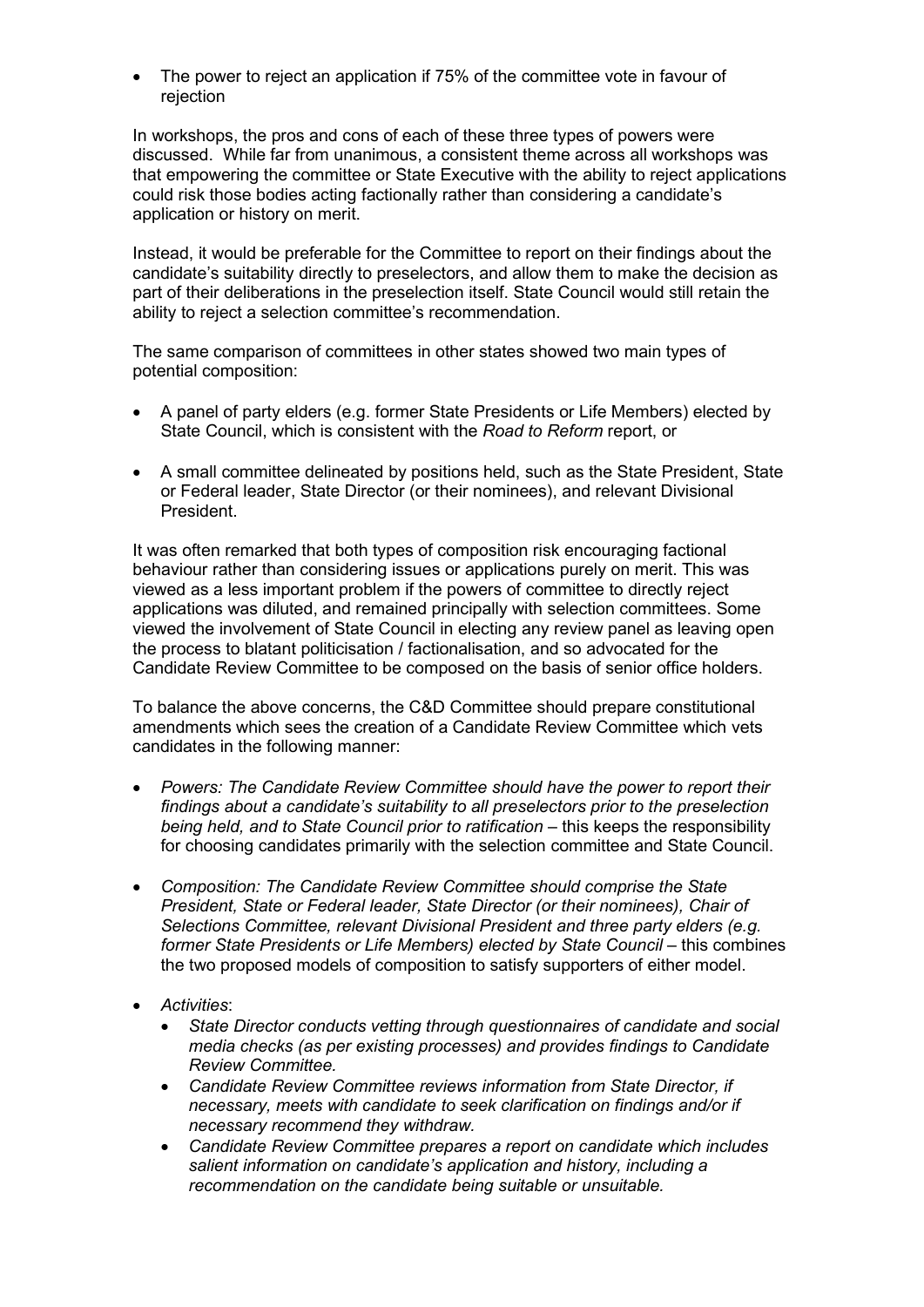- Preselection delegates deliberate on strengths and weaknesses of candidates in the normal way, with the Candidate Review Committee's findings acting as an additional source of information for preselectors to weigh in making their decision.
- Once the preselection committee has made their decision on their preferred candidate, the Candidate Review Committee provides its report/recommendation to State Councillors in preparation for ratification.
- State Councillors deliberate on strengths and weaknesses of candidates in the normal way, with the Candidate Review Committee's findings acting as an additional source of information for State Councillors to weigh in making their decision.

## Special provisions for rural and regional divisions

During the consultation workshops, rural and regional divisions wanted to investigate the possibility of virtual (or Zoom) pre-selections being held in rural seats.

It was argued that if the intent of the reforms is to encourage a greater number and greater proportion of local delegates to attend preselections, then the tyranny of distance in rural electorates may act as a barrier to achieving this goal. For example, it would be difficult to attract a representative sample of local delegates for the preselection of the Federal Electorate of O'Connor because it was less likely local delegates living in Bridgetown would travel to a preselection being held in Kalgoorlie, or vice versa.

A number of potential solutions to this problem were suggested – multi-day preselections across different regions, arranging transport from regional centres to the preselection etc. By far the solution with the most support was the prospect of virtual / Zoom preselections.

As such, the C&D Committee should consider provisions which allow the conduct of preselections for rural and regional seats to be held via virtual/electronic platforms.

#### Safeguards to prevent branch stacking

Throughout the consultation process, a number of proposed clauses were raised to protect the party from branch stacking. These included:

- Only delegates who have been members of the Party for the previous 12 months can vote in the preselection;
- Members can only transfer branches once in a twelve-month period;
- Proxies should be finalised and lodged with the State Director 7 business days prior to the preselection, to enable the eligibly of the proxy to be verified;
- Multiple memberships should not be paid on the same credit card, except for immediate family members living at the same address;
- The electoral roll should be the single source of truth when determining if a member is local, rather than relying on information provided to the Party when joining.

No one argued against these safeguards. As such, the C&D Committee should include the above safeguards in the constitutional amendments they prepare for consideration at the 2022 State Conference.

#### Next steps

The issuance of this memo prior to the conclusion of the consultation workshops in each Division is to provide Party members with the maximum amount of time to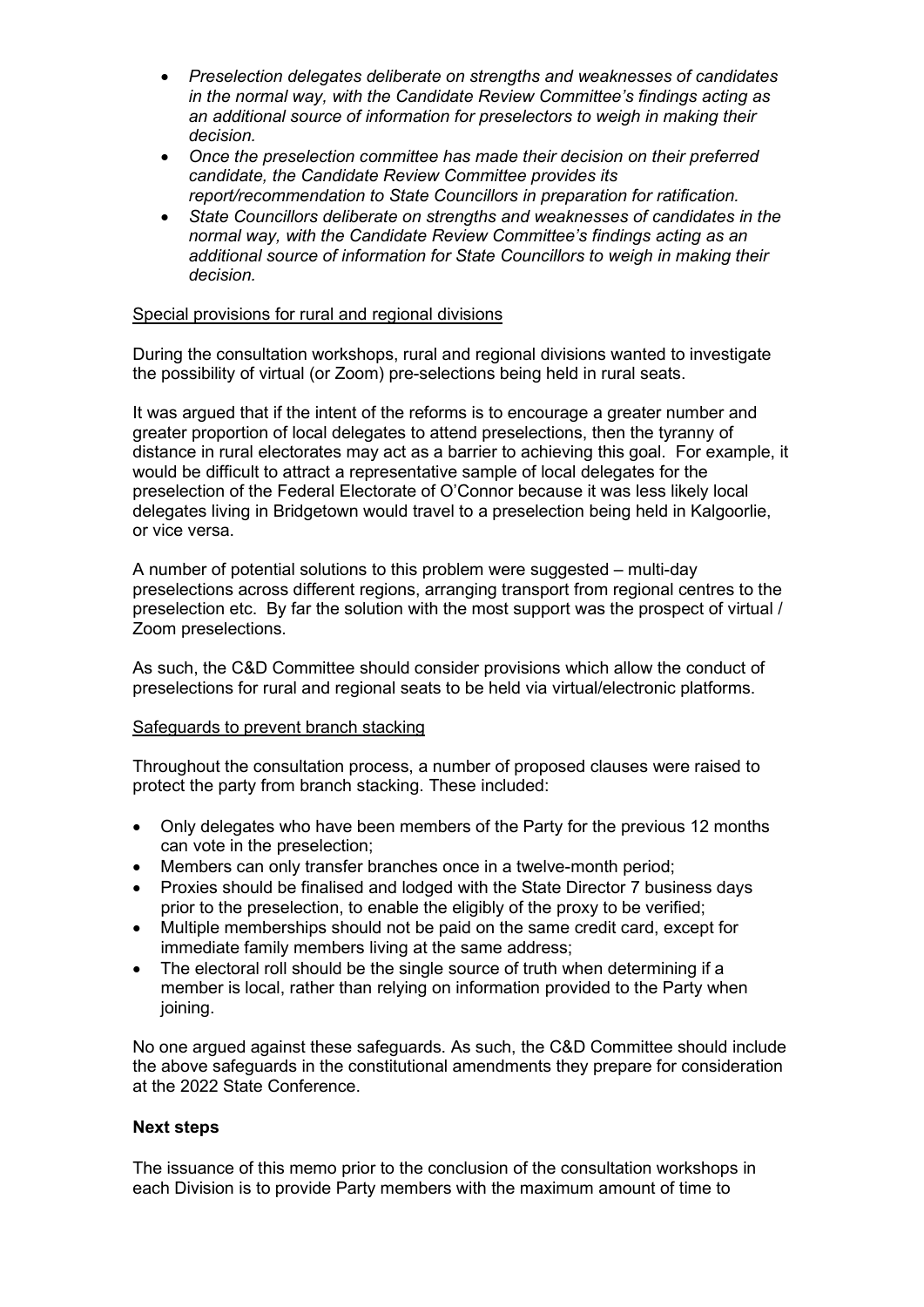consider drafting instructions for a future preselection model based on consistent feedback from Party members.

Members are invited to provide comment on the above models and drafting instructions by Friday 18 March 2022 via membership@waliberal.org.au. Submissions will be made public on the reform section of the Party's website as they are received.

The C&D Committee will use this memo, submissions received, and feedback from additional consultation workshops to guide their drafting of the constitutional amendments which operationalise changes to preselections.

The final model will be circulated to Party members at least 42 days prior to the 2022 State Conference, to enable detailed consideration by delegates.

Yours sincerely

Richard Wilson State President